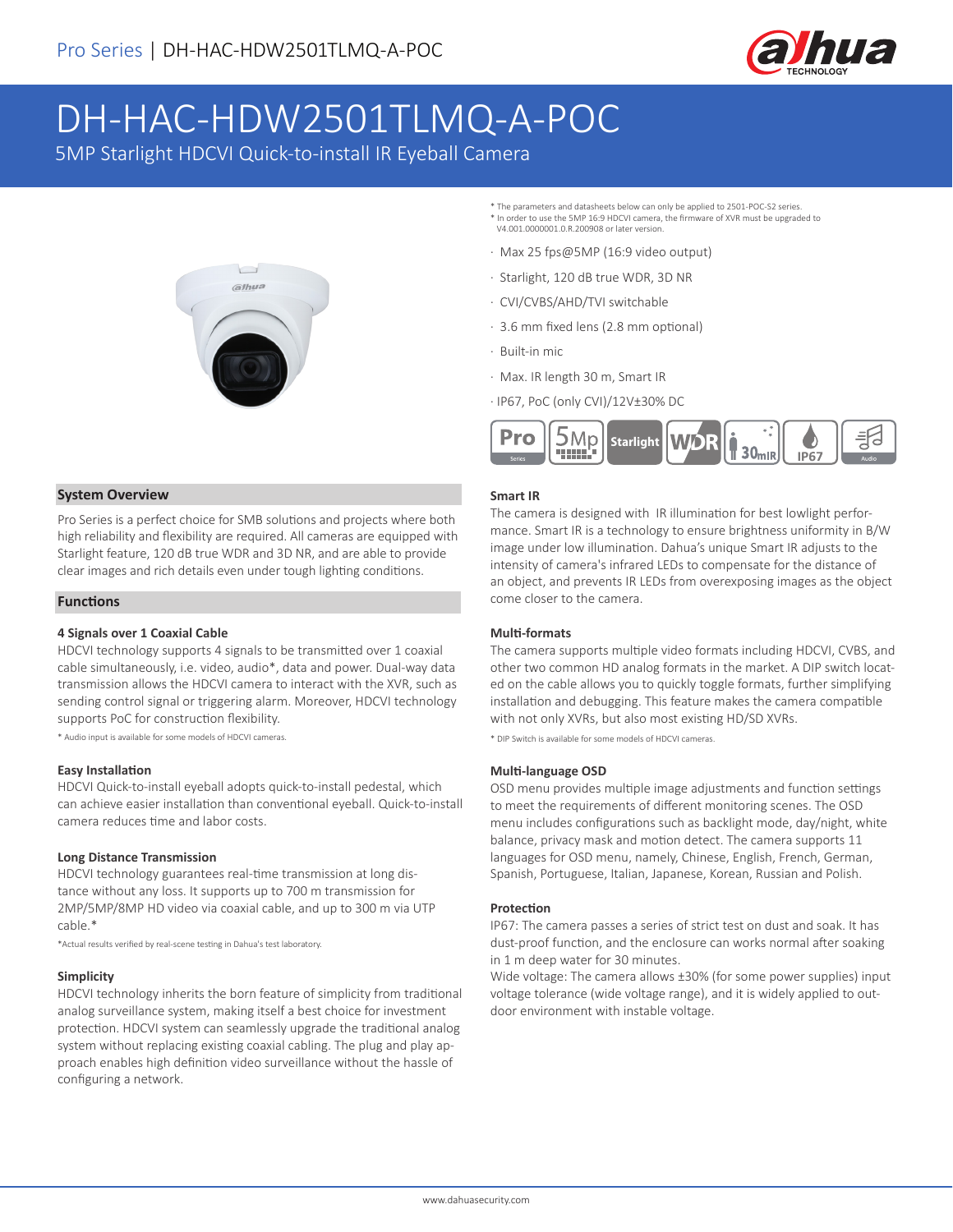# Pro Series | DH-HAC-HDW2501TLMQ-A-POC

## **Technical Specification**

| ı<br>a r r<br>Ē |
|-----------------|
|-----------------|

| Image Sensor                 |          | 1/2.7" CMOS                                                         |                              |                     |                                       |  |
|------------------------------|----------|---------------------------------------------------------------------|------------------------------|---------------------|---------------------------------------|--|
| Max. Resolution              |          | 2880 (H) × 1620 (V)                                                 |                              |                     |                                       |  |
| Pixel                        |          | 5 MP                                                                |                              |                     |                                       |  |
| Scanning System              |          | Progressive                                                         |                              |                     |                                       |  |
| Electronic Shutter Speed     |          | PAL: 1/3 s-1/100,000 s<br>NTSC: 1/4 s-1/100,000 s                   |                              |                     |                                       |  |
| S/N Ratio                    |          | >65 dB                                                              |                              |                     |                                       |  |
| Min. Illumination            |          | 0.001 Lux/F1.6, 30IRE, OLux IR on                                   |                              |                     |                                       |  |
| <b>Illumination Distance</b> |          | 30 m (98.4 ft)                                                      |                              |                     |                                       |  |
| Illuminator On/Off Control   |          | Auto/Manual                                                         |                              |                     |                                       |  |
| <b>Illuminator Number</b>    |          | 1 (IR light)                                                        |                              |                     |                                       |  |
| Pan/Tilt/Rotation Range      |          | Pan: 0°-360°<br>Tilt: 0°-78°<br>Rotation: 0°-360°                   |                              |                     |                                       |  |
| Lens                         |          |                                                                     |                              |                     |                                       |  |
| Lens Type                    |          | Fixed-focal                                                         |                              |                     |                                       |  |
| Mount Type                   |          | M12                                                                 |                              |                     |                                       |  |
| Focal Length                 |          | 2.8 mm; 3.6 mm                                                      |                              |                     |                                       |  |
| Max. Aperture                |          | F1.6                                                                |                              |                     |                                       |  |
| Field of View                |          | 2.8 mm: H: 111°; V: 58°; D: 132°<br>3.6 mm: H: 92°; V: 48°; D: 109° |                              |                     |                                       |  |
| Iris Type                    |          | Fixed                                                               |                              |                     |                                       |  |
| Close Focus Distance         |          | 2.8 mm: 0.9 m (3.0 ft)<br>3.6 mm: 1.6 m (5.2 ft)                    |                              |                     |                                       |  |
|                              | Lens     | Detect                                                              | Observe                      | Recognize           | Identify                              |  |
| <b>DORI</b><br>Distance      | $2.8$ mm | 63.6 m<br>(208.7 ft)                                                | 25.4 m<br>(83.3 ft)          | 12.7 m<br>(41.7 ft) | 6.4 <sub>m</sub><br>(21.0 ft)         |  |
|                              | 3.6 mm   | 80 m<br>(262.5 ft)                                                  | 32 m<br>$(105.0 \text{ ft})$ | 16 m<br>(52.5 ft)   | 8 <sub>m</sub><br>$(26.2 \text{ ft})$ |  |

| WDR                   | 120 dB                                                                                                                                                                                                                                                 |
|-----------------------|--------------------------------------------------------------------------------------------------------------------------------------------------------------------------------------------------------------------------------------------------------|
| White Balance         | Auto/Manual                                                                                                                                                                                                                                            |
| Gain Control          | Auto/Manual                                                                                                                                                                                                                                            |
| Noise Reduction       | 3D <sub>NR</sub>                                                                                                                                                                                                                                       |
| Smart IR              | Yes                                                                                                                                                                                                                                                    |
| Mirror                | Yes                                                                                                                                                                                                                                                    |
| Privacy Masking       | Off/On (8 areas, rectangle)                                                                                                                                                                                                                            |
| Certifications        |                                                                                                                                                                                                                                                        |
| Certifications        | CE (EN55032:2015, EN 61000-3-2:2014, EN 61000-<br>3-3:2013, EN55024:2010+A1:2015, EN 55035:2017,<br>EN50130-4:2011+A1:2014, EN 62368-1:2014+A11:2017)<br>FCC (CFR 47 FCC Part 15 subpartB, ANSI C63.4-2014)<br>UL (UL60950-1+CAN/CSA C22.2 No.60950-1) |
| Port                  |                                                                                                                                                                                                                                                        |
| Audio Interface       | One channel built-in mic                                                                                                                                                                                                                               |
| Video Output          | Video output choices of CVI/TVI/AHD/CVBS by one<br><b>BNC</b> port                                                                                                                                                                                     |
| Power                 |                                                                                                                                                                                                                                                        |
| Power Supply          | POC (only CVI)/12V±30% DC                                                                                                                                                                                                                              |
| Power Consumption     | Max 4.3W (12V DC, IR on); PoC (AF)                                                                                                                                                                                                                     |
| Environment           |                                                                                                                                                                                                                                                        |
| Operating Temperature | -40°C to +60°C (-40°F to +140°F); < 95% (non-<br>condensation)                                                                                                                                                                                         |
| Storage Temperature   | -40°C to +60°C (-40°F to +140°F); < 95% (non-<br>condensation)                                                                                                                                                                                         |
| Protection Grade      | <b>IP67</b>                                                                                                                                                                                                                                            |
| Structure             |                                                                                                                                                                                                                                                        |
| Casing                | Metal dome+metal cover+plastic decorative ring                                                                                                                                                                                                         |
| Camera Dimensions     | $\phi$ 109.9 mm × 88.1 mm ( $\phi$ 4.33" × 3.47")                                                                                                                                                                                                      |
| Net Weight            | 0.34 kg (0.75 lb)                                                                                                                                                                                                                                      |
| Gross Weight          | 0.45 kg (0.99 lb)                                                                                                                                                                                                                                      |

Video

| Frame Rate | CVI:<br>PAL: 5M@25 fps; 4M@25 fps<br>NTSC: 5M@25 fps; 4M@30 fps<br>AHD:<br>PAL: $4M@25$ fps<br>NTSC: $4M@30$ fps<br>TVI:<br>PAL: $4M@25$ fps<br>NTSC: 4M@30 fps<br>CVBS:<br>PAI: 960H<br><b>NTSC: 960H</b> |
|------------|------------------------------------------------------------------------------------------------------------------------------------------------------------------------------------------------------------|
| Resolution | 5M (2880 × 1620); 4M (2560 × 1440); 960H (960 ×<br>576/960 × 480)                                                                                                                                          |
| Day/Night  | Auto (ICR)                                                                                                                                                                                                 |
| BLC.       | BLC/HLC/WDR/HLC-Pro                                                                                                                                                                                        |